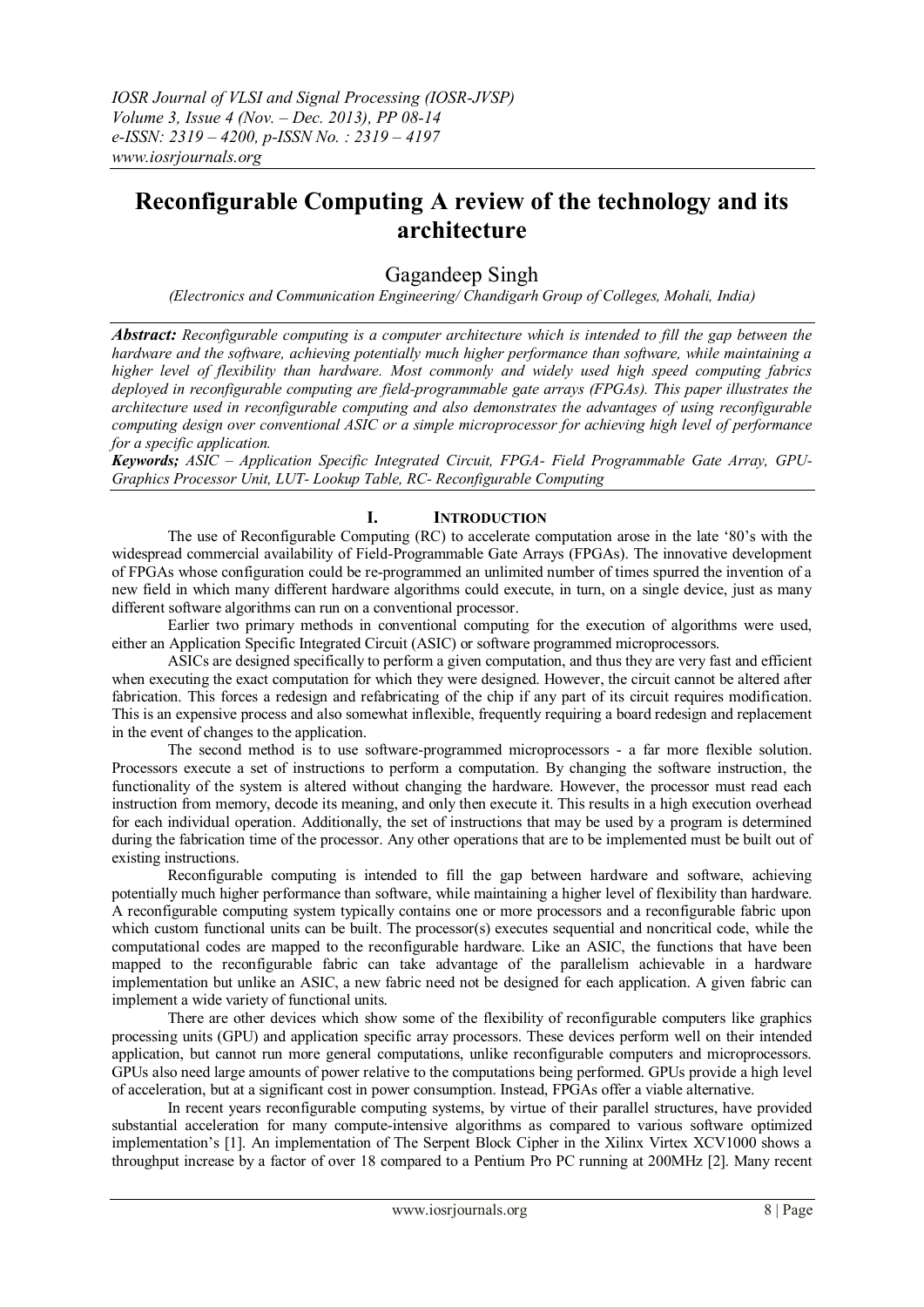applications have been shown to exhibit significant speed-ups using reconfigurable hardware like automatic target recognition [3], striking pattern matching, and data compression [4].

Other advantages of configurable designs include a reduction in size and hence cost, improved time-tomarket, impoved flexibility and upgradability which are especially important for embedded application.In order to achieve these performance benefits, yet support a wide range of aplications, reconfigurable systems are usually formed with a combination of reconfigurable logic and a general purpose microprocessor.

#### **II. BACKGROUND**

Researchers in The United States and France in search of flexible, high performance building blocks, envisioned a new kind of supercomputer, composed of hardware-reprogrammable components that by customizing the hardware to each application could deliver up to two orders of magnitude performance increase over convention fixed instruction set processors. The first reconfigurable computers were built by the IDA Supercomputing Research Center (SRC) in the USA and the DEC Paris Research Lab (PRL).

Two versions of the "Splash" systolic array were built at the SRC i.e. The Splash 1 and The Splash 2 systems. The Splash 1 system contained 32 Xilinx 3090 series FPGAs connected in a linear array and adjacent FPGA chips sharing a memory buffer. The RC was connected to a Sun workstation via VME interconnect. Splash 1 could perform DNA sequence comparison at 45Xa (1990 era) high performance workstation.

Splash 2 [5], reduced the number of FPGAs to 16. However, due to rapidly increasing density of FPGAs, Splash 2, with 16 Xilinx 4010 FPGAs contained 1.5 times the logic of Splash 1. To improve interconnect flexibility, Splash 2 augmented the linear interconnect with a crossbar, allowing any FPGA to communicate directly with any other.

Concurrently with the Splash board development, the DEC PRL built a "Programmable Active Memory" (PAM) Perle-0 [6]. This system contained a 5x5 mesh of Xilinx 3020 FPGAs with a VME interface to a host processor. Applications such as 512-bit multiplication, data compression, and image processing were benchmarked on this early board, demonstrating speed-ups of 2-100 compared to software implementations.

Following the success of these early research machines, FPGA-based reconfigurable computers became commercialized, and today there are many custom RC boards being fabricated.

#### **III. FIELD PROGRAMMABLE GATE ARRAYS**

The Field-Programmable Gate Array (FPGA) is the computational unit for RC systems. The FPGA is a regularly tiled 2-D array of logic blocks. Each logic block is a Look-up Table (LUT), a simple memory that can store an arbitrary n-input Boolean function. The logic blocks communicate through a programmable interconnection network. The periphery of the FPGA contains "I/O blocks" to interface between the internal logic blocks ant the I/O pins as shown in Fig. 2a. This simple, homogeneous architecture has evolved to become much more heterogeneous, including on-chip memory blocks as well as DSP blocks.

FPGAs can also be classified as either fine-grained or coarse-grained. Fine grain reconfigurable fabrics are very flexible. They can be used to implement any sequential and combinational Boolean logic function, but are slower and physically bigger in general like Xilinx 6200 series of FPGAs. On the other hand, coarse grain reconfigurable fabrics are faster, occupy smaller areas, but are limited to implementing only one of the predefined functions for example in ADRES [7] and RaPiD architectures.

Some RFs, such as modern FPGAs, contain a mix of both fine grain and coarse grain reconfigurable units. For example, Xilinx Virtex-4 FPGAs contains dedicated blocks for digital signal processing applications. This block can be programmed by the user to perform a combination of multiplication, addition or subtraction.

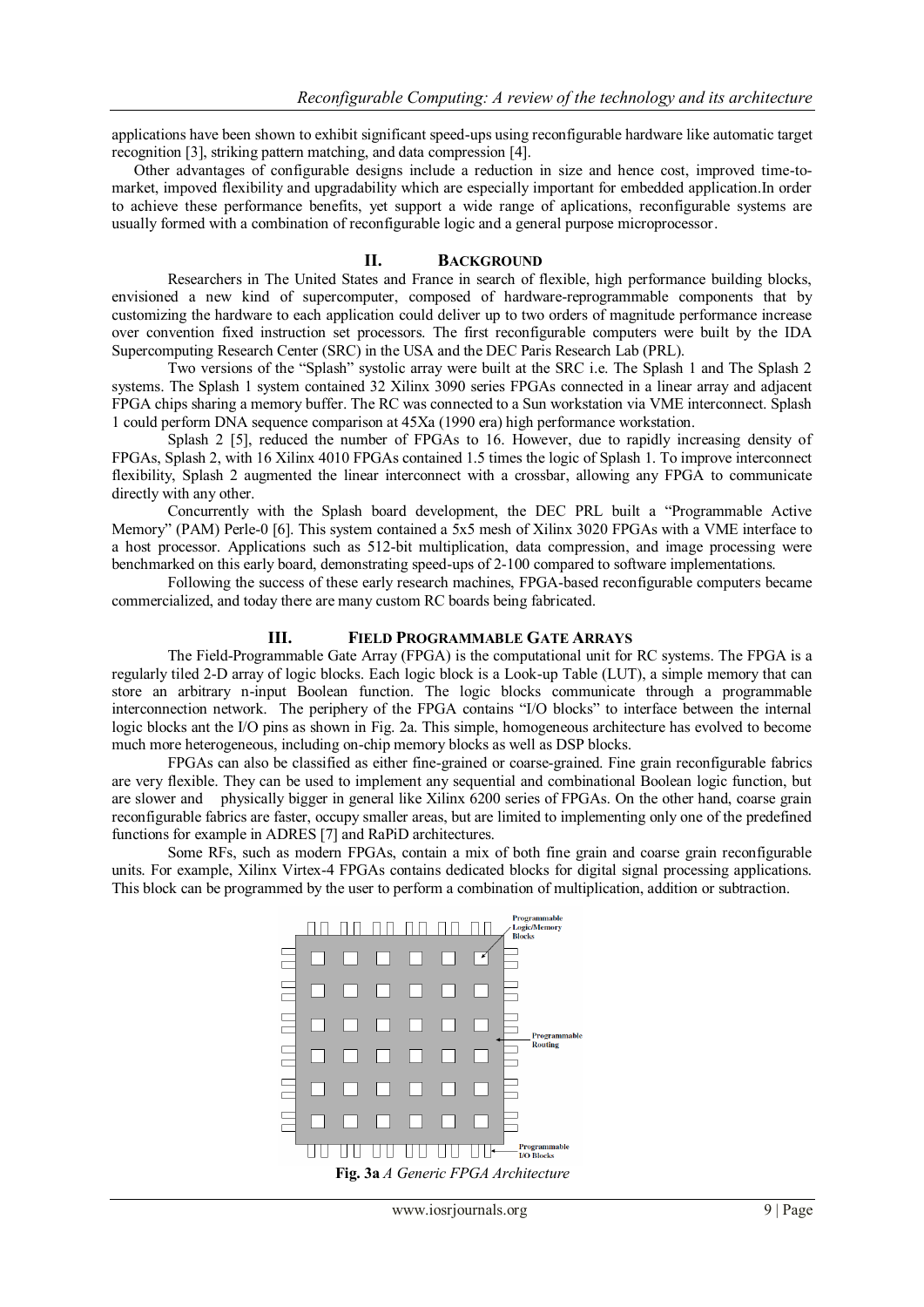## *A. Programmable Logic Block*

A basic programmable logic element generally contains some form of programmable combinational logic, a flip flop and some fast carry logic. The output of the block is selectable between the output of the combinational logic and the output of the flip-flop as shown in Fig. 3b. Nowadays, commercial FPGA devices generally provide a large amount of flexibility within the logic element. For instance a flip-flop can be made to operate as a simple latch, can be programmed to have several combinations of asynchronous or synchronous sets and resets, and can be negative- or positive-edge triggered.



**Fig. 3b** *A Generic Programmable Logic Block*

The fig. 3b also illustrates that some form of configuration memory cell is used to control the output of the multiplexer. Reconfigurable computers have exclusively used SRAM- programmable devices as in Fig. 3c. Thus, the configuration of the FPGA, including the "object code" defining the algorithm is loaded onto the device and is stored in an on-chip SRAM. By loading different configurations into the SRAM, different algorithms can be executed. The configuration determines the Boolean function computed by each logic block and the interconnection pattern between logic and I/O blocks.



**Fig. 3c** *A programming bit for SRAM-based FPGAs*

## *B. Routing Resources*

Interconnect resources are provided in a reconfigurable architecture to connect together the device"s programmable logic elements. These resources are usually configurable, where the path of a signal is determined at compile or run time rather than fabrication time. This flexible interconnect between logic blocks or computational elements allows for a wide variety of circuit structures, each with their own interconnect requirements, to be mapped to the reconfigurable hardware. Generally, some amount of routing is included within each logic cluster, so that the logic elements can be combined to form larger functions. External to the logic cluster is the more global routing architecture of the FPGA. To implement programmable routing, three basic switch types are used: multiplexers, pass transistors and tri-state buffers.

There are primarily four global routing architectures: Island, Cellular, Long-line, and Row. Generally island-style routing is used for FPGAs [8]. In this routing architecture, as shown in Fig.3d, logic clusters are surrounded by segmented horizontal and vertical routing channels. Each cluster connects to the routing through "connection boxes" and each segment in the routing can be connected to another segment through a "switch box"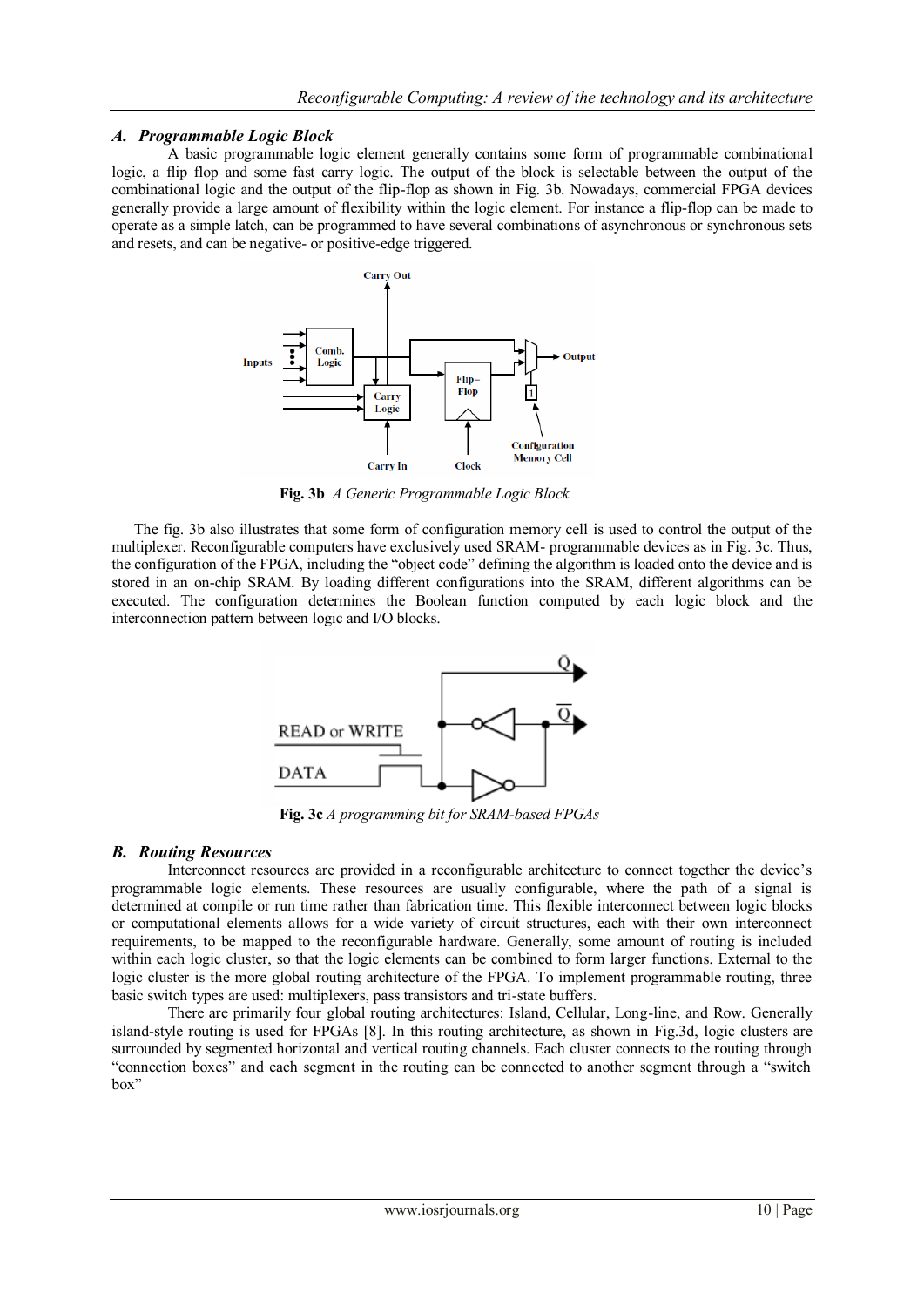

**Fig. 3d** *A generic island-style FPGA routing architecture*

## **IV. RC SYSTEM LEVEL ARCHITECTURE**

To ensure a high-quality product, diagrams and lettering MUST be either computer-drafted or drawn using India ink.

RC system typically consists of one or more processors, reconfigurable fabrics and memories. Thus, RC systems are often classified according to the degree of coupling between the reconfigurable fabric and the CPU.

The design of the actual computation blocks within the reconfigurable hardware varies from system to system. Compton et al. [9] presented the four classifications shown in Fig. 4(a-d). The first four classes of systems are characterized by the physical presence of a single controlling processor. They differ in the way that the processor communicates with the reconfigurable fabric (RF) of the system. In Fig. 4(a) the RF is in the form of one or more standalone devices. The existing input and output mechanisms of the processor are used to communicate with the RF. In this configuration, the data transfer between the fabric and the processor is relatively slow, so this architecture only makes sense for applications in which significant amount of processing can be done by the fabric without processor intervention. Emulation systems often take on this sort of architecture.

Figure 4b show an intermediate structure **[7].** The cost of communication is lower than that of the architecture in Fig. 4a. In fig. 4b the reconfigurable unit may be used as a coprocessor. A coprocessor is able to perform computations with the constant supervision of the host processor.

The Figure 4c shows a system that integrates RF directly into the data path of the controlling processor as a functional unit. It allows the RF to have access to all local information about the running processor, such as the register file. Such tight integration ensures maximum integration between software and hardware. However, this tight integration limits RF speedup due to the lack of instruction level parallelism **[8].**



**(a)** *External stand-alone processing unit* **(b)** *Co-processor*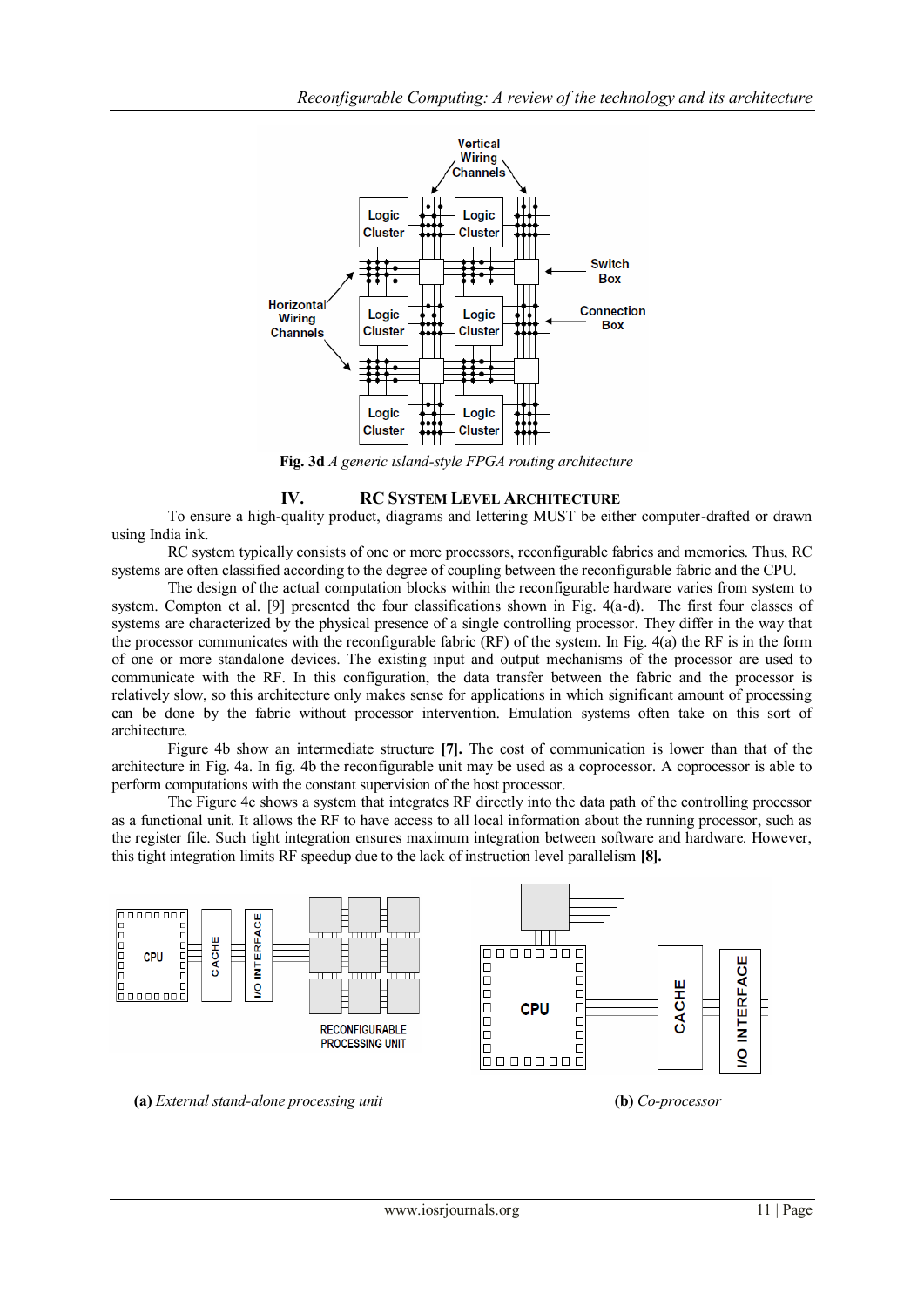

**(c)** *Reconfigurable functional unit* **(d)** *Processor embedded in a reconfigurable fabric*



Figure 4d, represents a new class of architecture that is made possible only with recent advances in reconfigurable hardware technologies. Instead of connecting RF to a processor system these machines embed processors within RFs. These embedded processors can either implemented physically or as soft core processors which are implemented using the resources of the RF itself [10].

Each of these styles have distinct benefits and drawback. In tighter integration there is a constant host processor intervention and amount of reconfigurable logic is quite limited. Whereas the more loosely coupled styles allows for greater parallelism in program execution but suffer from higher communication overhead.

#### **V. RC PARALLELISM AND ITS APPLICATIONS**

Instruction-level parallelism (ILP) is a measure of operations in a computer program that can be performed simultaneously. By creating more processing units a tradition microprocessor is able to execute more than one instruction in a clock cycle.

Unlike a traditional CPU, FPGAs do not run code. When we program RC systems we directly program the logic gates inside the FPGA. RC systems are tailored uniquely according to the specific application. In a conventional processor the level of parallelism is fixed at the time it is designed. On a FPGA these units are constructed from the configurable logic blocks. Their number, width and type are arbitrarily and can be optimized to the application. Moreover, FPGAs are free from instruction fetching operations because the instructions are built into the FPGA data path itself. Thus, an "instruction" as interpreted by the reconfigurable system is an arbitrary collection of related logic circuits, in which the number and type of arithmetic units is optimized to each application. Some of the important applications of RC Parallelism are Cryptography, Video image processing, DSP Applications, Network security etc.

## *A. Cryptography*

Cryptography has been one of the most important drivers of computing technology for more than six decades. It includes code creation, analysis and breaking. Cryptography ensures secure communication of information among sender and recipients over insecure computer networks. The algorithms that form the basis for this security require large amounts of computing power and can require very long runtimes to complete. When deployed on FPGAs, these algorithms can use available FPGA parallelism with extreme efficiency. FPGA-based methods can be used to crack many data encryption schemes that once appeared to be strong [11].

For example, FileVault is based on the Advanced Encryption Standard (AES) and provides an encrypted file system for the Apple Macintosh operating system. Recovering FileVault passwords requires hashing a possible password with the SHA-1 hash function thousands of times. Using a 72-FPGA SC5 cluster, the speed of the FileVault key recovery application increases 498 times when compared to the original software implementation running on an Intel Core i7 processor at 2.93 GHz. This results in the reduction of runtime from 21 hours to just 2.5 minutes [12].



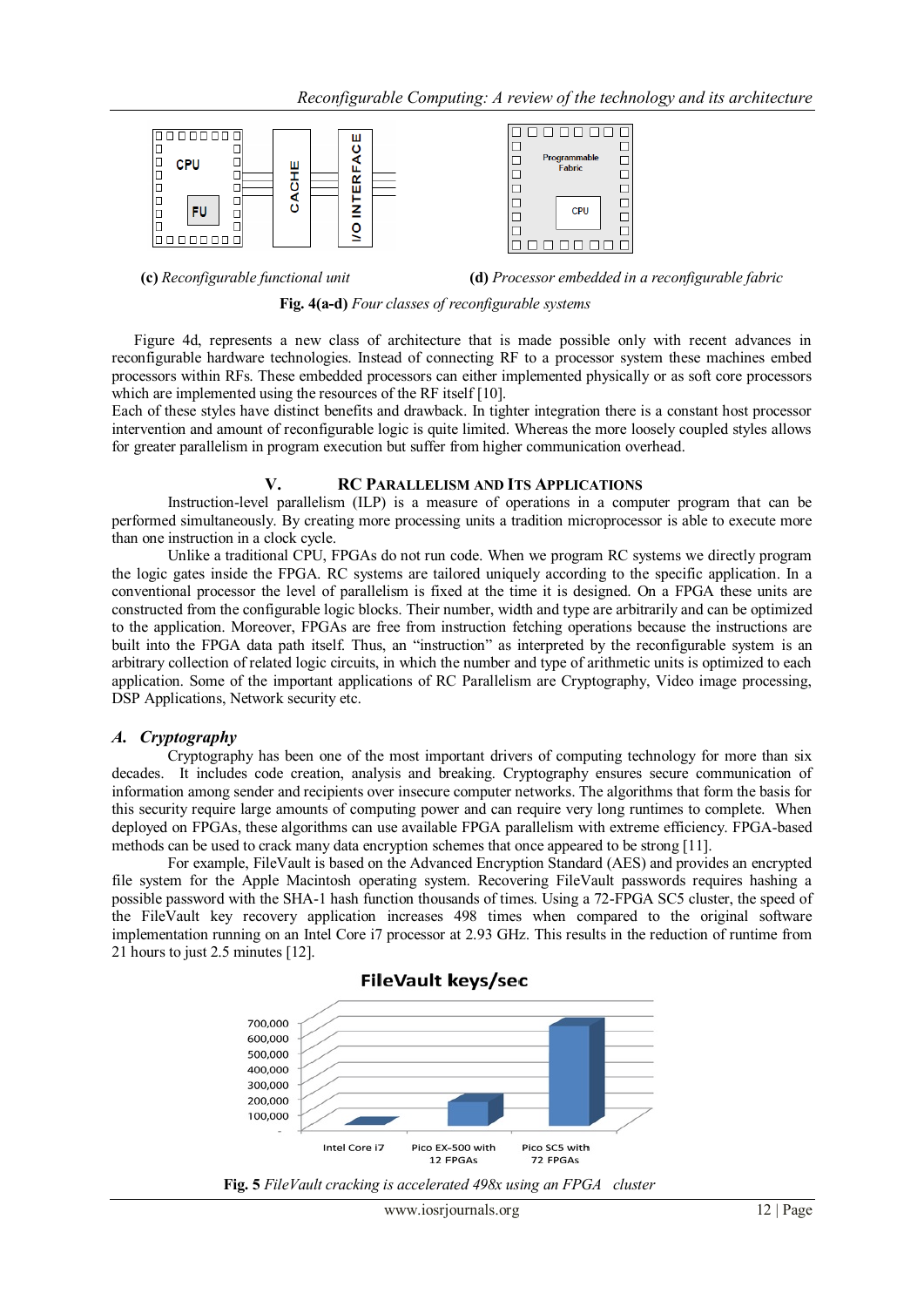## *B. Video image processing*

The goal of image processing is to robustly extract useful, high level information from images and videos. Reconfigurable computer are particularly well suited to meet the requirements of many video and image processing applications [12]. Reconfigurable computer combine the flexibility of a software approach found in a workstation, with the performance of a hardware solution found in an ASIC. Moreover, the low development cost makes them ideal for video and image processing applications. By using RC systems rather than general purpose processors, speed-ups are typically two orders of magnitude.

## *C. DSP Applications*

**Sales** 

DSP involves the representation of signals digitally as sequences of numbers or symbols and the processing of these sequences to extract information from the signals or to synthesize signals with desirable properties either as completely new signals or from existing signals. The effectiveness of RC for DSP is mainly due to the parallelism that can be exploited in DSP applications **[13**]. As a simple example consider how a finite-impulse response (FIR) filter can be implemented in a hardware. A FIR filter implements the following equations:

$$
y(k) = \sum_{n=0}^{N-1} a(n)x(k-n)
$$

would perform the computations in N multiplications and N-1 additions. Whereas in reconfigurable hardware, FIR filters can be implemented using parallelism so that N multiplications and N-1 additions are performed each cycle with a result provided every cycle [14].

### *D. Network security*

To check for vulnerabilities such as whether the encryption methods being used are obsolete or to check for weak passwords in the network security, a method called "Network Intrusion Detection System" is used. The increase in attacks from the Internet like viruses, spam, malwares as well as other malicious activities has given rise to the need of protection methods which help protecting user"s system. Network intrusion detection system (NIDS) is one of the solutions that can deeply inspect all payloads of the packet.

String matching is used by Network Intrusion Detection Systems (NIDS) to inspect incoming packet payloads for hostile data [15]. The speed of network has reached several gigabits per second (Gbps) and could be higher in the future. Therefore, it is difficult for software NIDS solutions to handle such large amount of data and moreover every string of bytes of the traffic will be compared with a large number of rules which makes the software solutions skip packet due to the limitation in memory. String-matching speed is often the main factor limiting NIDS performance. String-matching performance can be dramatically improved by using Field-Programmable Gate Arrays (FPGAs) by making use of the true parallelism offered by the hardware [16].

#### **VI. CONCLUSION**

Reconfigurable computing is becoming an important part of research in computer architectures and software systems. By placing the computationally intense portions of an application onto the reconfigurable hardware that application can be greatly accelerated. This is because reconfigurable computing combines many of the benefits of both software and ASIC implementations. Like software, the mapped circuit is flexible, and can be changed over the lifetime of the system or even the lifetime of the application. Similar to an ASIC, reconfigurable systems provide a method to map circuits into hardware. Reconfigurable systems therefore, have the potential to achieve far greater performance than software as a result of bypassing the fetch-decode-execute cycle of traditional microprocessors as well as possibly exploiting a greater degree of parallelism.

 Reconfigurable hardware systems come in many forms, from a configurable functional unit integrated directly into a CPU, to a reconfigurable co-processor coupled with a host microprocessor, to a multi-FPGA standalone unit. The level of coupling, granularity of computation structures, and form of routing resources are all key points in the design of reconfigurable systems. The use of heterogeneous structures can also greatly add to the overall performance of the final design.

The strength of Reconfigurable Computers in the field of cryptography, signal and image processing etc. have been apparent since their inception but the ongoing research and use of multi-million gates have expanded the application space and is opening doors to new avenues. Reconfigurable systems offer best of both the worlds: Run-time programmability and Hardware level performance.

#### **REFERENCES**

- [1] Guo, Z., Najjar, W., Vahid, F., and Visser, K: "A quantative analysis of the speedup factors of FPGAs over processors". Proc. Int Symp. On FPGAs (ACM Press, 2004)
- [2] Elbirt, A. J. and Paar, C., " an FPGA implementation and performance evaluation of the serpent block cipher", *ACM/SIGDA International Symposium on FPGAs*, 2000, 176-184